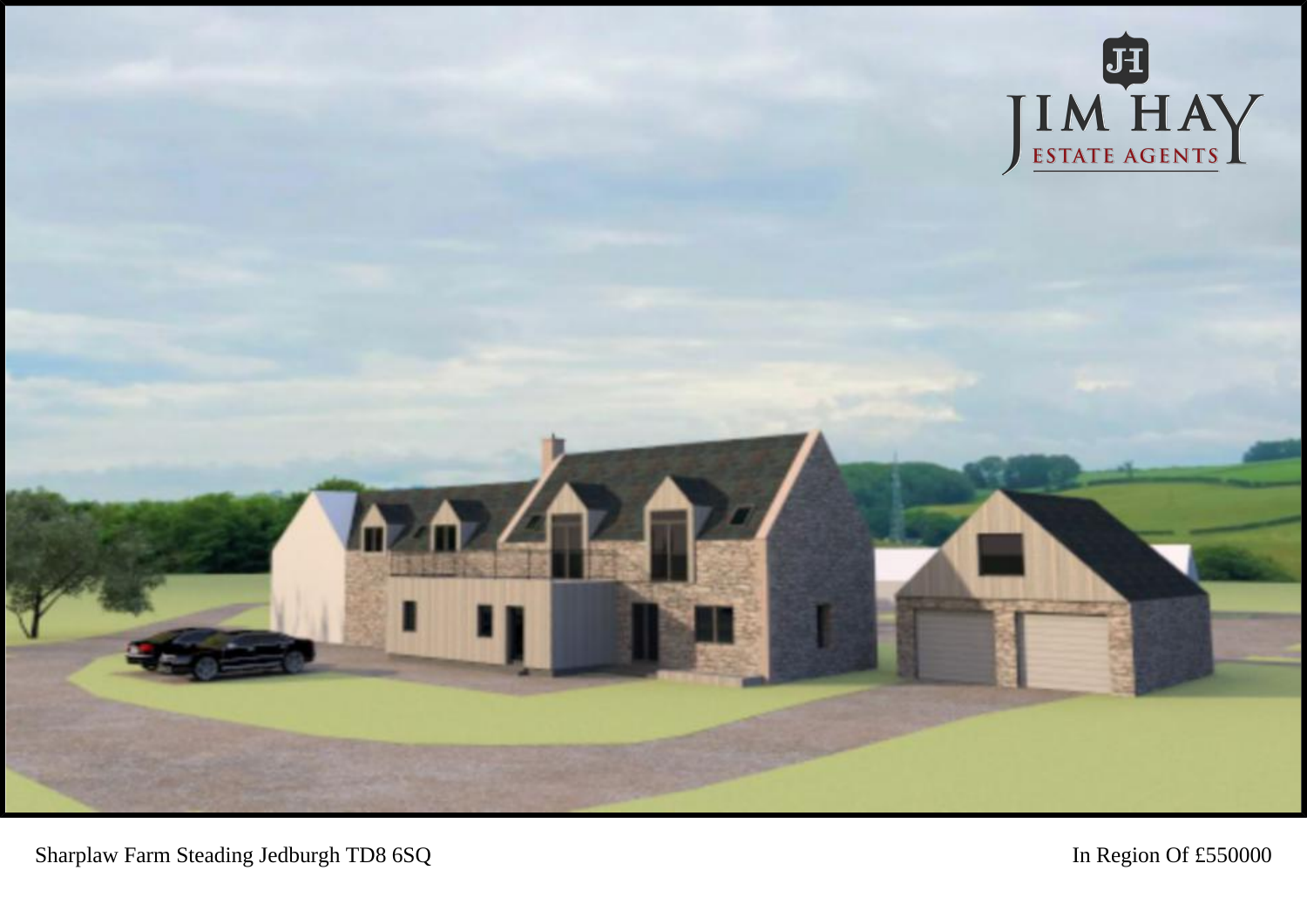## **Sharplaw Farm Steading Jedburgh TD8 6SQ**

Sharplaw Steading is a rare opportunity for someone looking for a rural property, with circa 2 acres grazing land and large stable block. There is also a detached double garage with office above, making an attractive work from home possibility.

Situated just outside the lovely historic Borders town of Jedburgh, in lovely countryside with an outlook towards Peniel Heugh a local landmark in many a Borders view.

The property forms part of a steading development and offers spacious modern living, finished to an exacting standard. In total over 2000 SQ Ft of living space. The purchaser shall have the opportunity to work with the developer in designing the property to their personal taste and requirements.

With a completion date of Dec 2021, Christmas entry awaits the new owner.

The developer will happily meet at the site with any interested party. More detailed information and drone footage of the site shall be available soon.

## **What we like about this property**

Rural Location, Personal Input, Grazing, stables



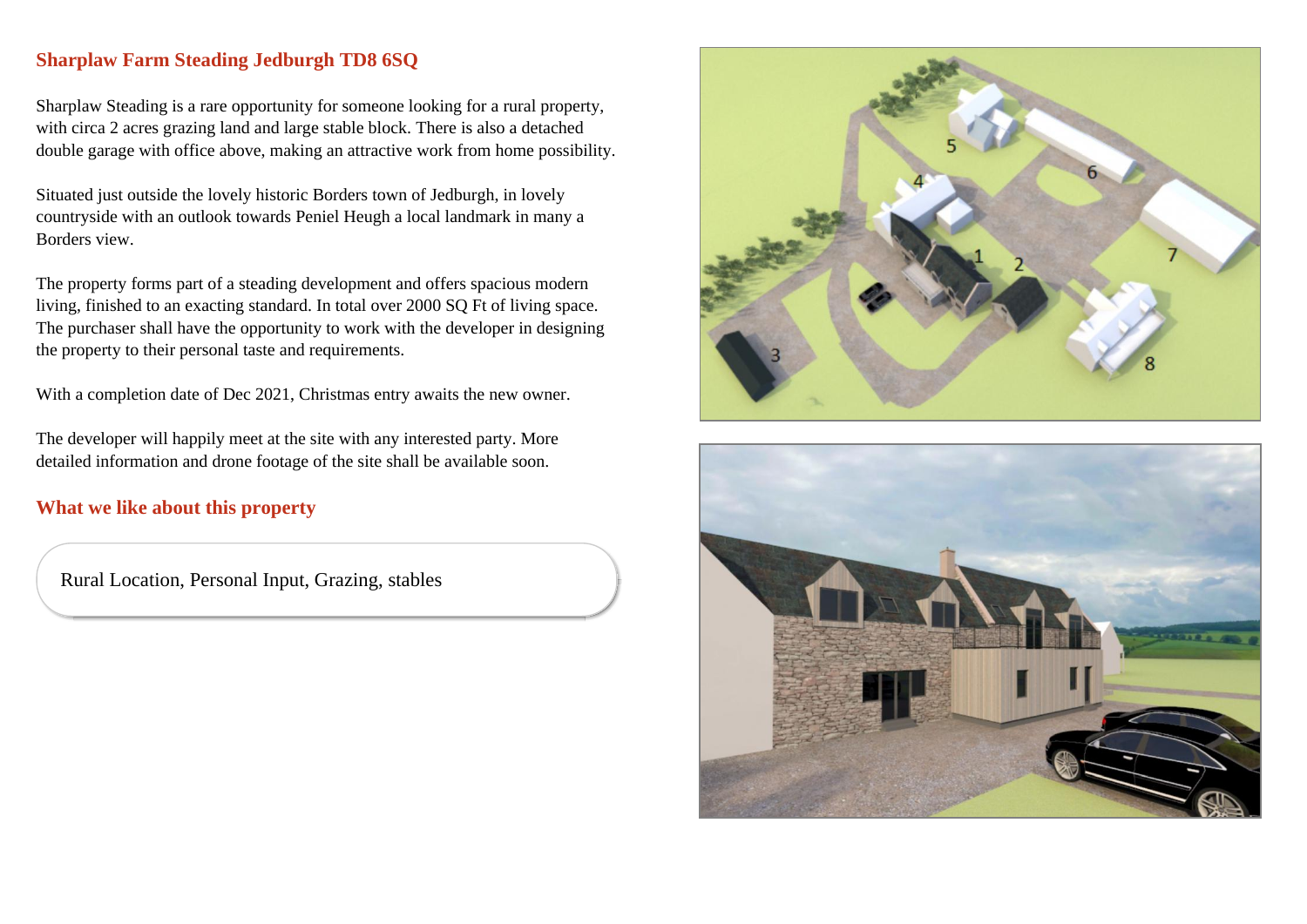